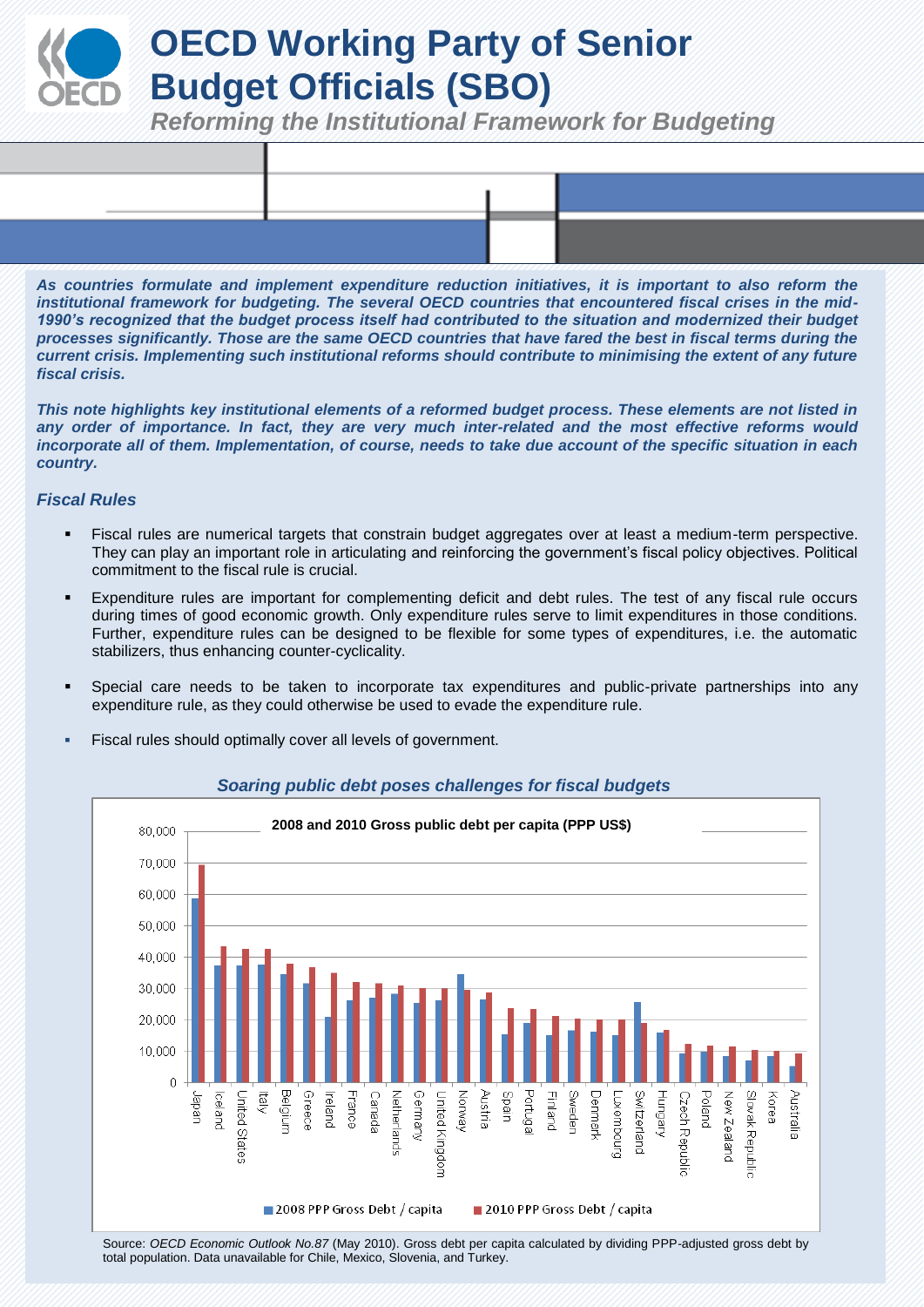# *Economic Forecasts*

- The most significant risk to any fiscal strategy is the use of inaccurate economic forecasts, notably the use of "optimistic" ones which make additional revenue seemingly available and thus reduce overall discipline. The independence of the preparers of economic forecasts needs to be assured.
- It is important for countries to fully disclose all assumptions underlying the economic forecasts. Sensitivity analysis of key variables should be provided and where appropriate comparison with private forecasts should be made
- The use of separate independent bodies to prepare economic forecasts is a notable trend. Such bodies can also play an important role in assuring the observance of any fiscal rule.

## *Medium-Term Expenditure Frameworks*

- Medium-term expenditure frameworks reconcile a fiscal rule with baseline projections of revenues and expenditures, i.e. it operationalises the fiscal rule in concrete terms. It identifies the necessary fiscal consolidation efforts required in order to observe the fiscal rule (or the fiscal space that is available).
- They lengthen the time frame of budgeting, typically to three-five years beyond the upcoming budget on a rollingbasis. It thus becomes the foundation for the annual budget process. The first year beyond (t+1) becomes the foundation for next year's budget and a new last year is added. This longer time frame also fosters reforms that require a multi-year time horizon, which may not otherwise have been implemented.
- It is paramount that the medium-term expenditure frameworks be well integrated into the annual budget process. They need to be kept up to date and their observance with the fiscal rule assessed on a regular basis.

## *Top-Down Budgeting*

- Top-down budgeting involves each ministry being allocated a lump-sum of money at the beginning of the annual budget formulation process to cover its expenditures. For each ministry, these lump-sum allocations are typically ring-fenced into four categories of expenditures: salaries, other operating expenditure, transfers and capital.
- Top-down budgeting recognizes the budget as the pre-eminent policy declaration of governments, where policy objectives are reconciled and implemented in concrete terms. In order to achieve this objective effectively, it is important that high-level budgetary allocations be made at the centre of government reflecting political priorities. This exercise is informed by medium-term expenditure frameworks.
- Following the decision of lump-sum allocations, each minister should be given maximum freedom in achieving this total among his various agencies and programs. This also fosters internal reallocations within each ministry as new initiatives can be funded by decreasing funding for lower priority initiatives. As such, it acts as a check on incremental budgeting.
- Top-down budgeting reduces the game-playing associated with the traditional budget process, reflects information asymmetry between the centre and each ministry and enhances the ownership of actions by each ministry.

#### *Greater Managerial Flexibility*

- Based on the same philosophy as top-down for formulating budgeting, this seeks to give greater flexibility to managers in the implementation of the budget. It recognizes that the heads of ministries and agencies are in the best position to manage resources effectively and efficiently.
- Typical elements include reducing the number of line-items in the budget (thus promoting reallocation during budget implementation), end-of-year flexibility (carry forwards), and reforming central management controls (especially in the area of human resource management).
- A robust system of internal controls needs to be in place to prevent abuse.